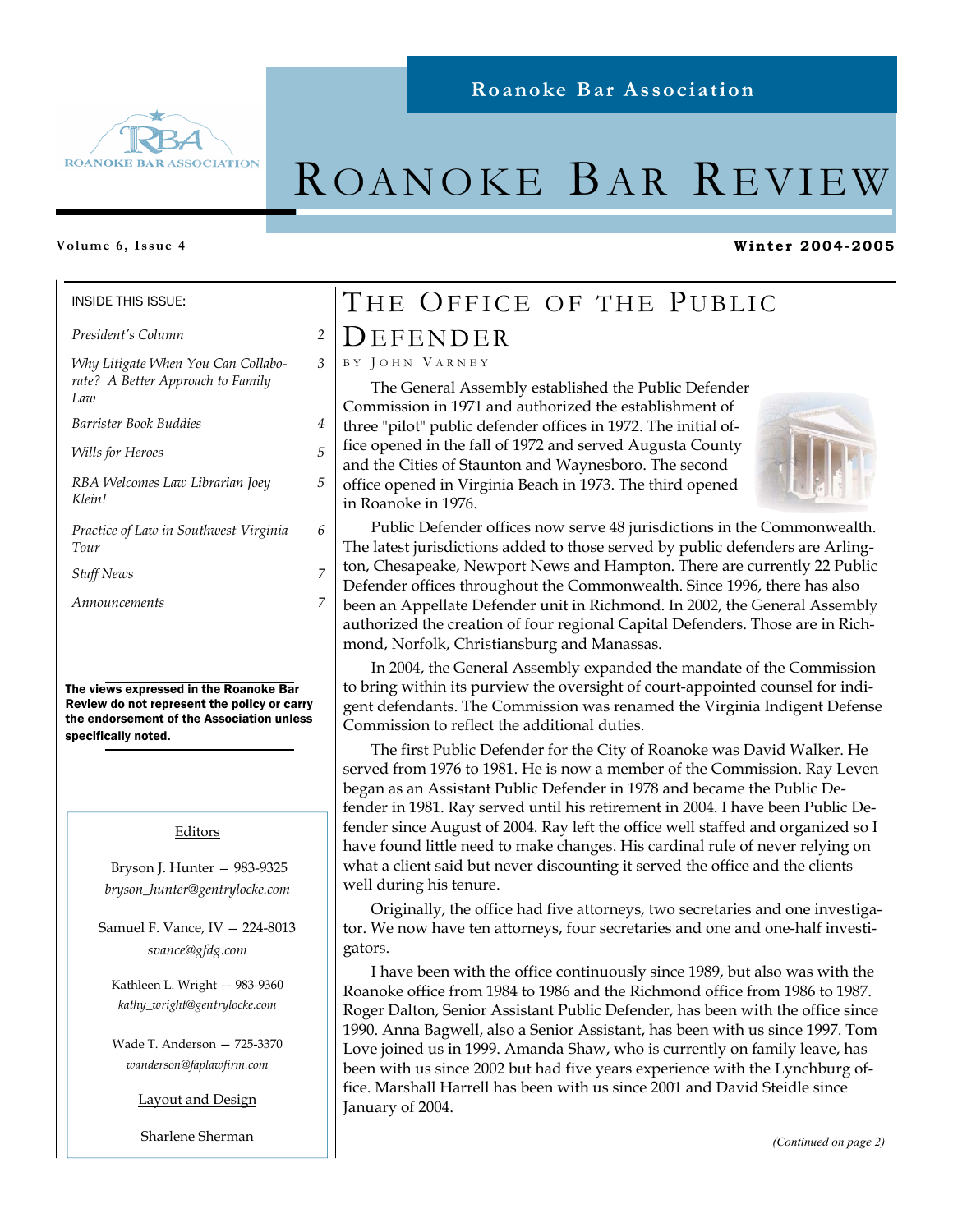## THE OFFICE OF THE PUBLIC DEFENDER

### *(Continued from page 1)*

Our attorneys have come directly from law school, the corporate world, other public defender offices, prosecutor's offices, private practice and Legal Aid.

Our most senior employees are Doug Maynard, our investigator that we share with the Bedford office, and Carol Broadhurst, our Administrative Assistant. Doug has been with the office since 1976. Carol has kept the office running since 1981.

Several of the judges of the 23'" Judicial Circuit began their careers in the Roanoke office. These include the Honorable Jonathan M. Apgar, the Honorable William D. Broadhurst, the Honorable Jacqueline F. Ward Talevi and the Honorable Francis W. Burkart, III. Both Commonwealth's Attorneys Don Caldwell and Randy Leach also began their careers here.

Last year our office handled over 4,200 charges. These included every

charge imaginable, from traffic court cases of driving on a suspended license, to Circuit Court murder cases. A typical day for a public defender often includes appearances in General District Court, Juvenile and Domestic Relations District Court and Circuit Court, as well as appointments in the office and jail visits. Less often, but not uncommon, are days spent with our investigators knocking on doors to locate and interview witnesses, photographing crime scenes, or visiting the property room of the Police Department or the local lab to view evidence. Occasionally, we travel to Salem or Richmond for appearances before the Court of Appeals or the Supreme Court.

Shortly after Ray's retirement, two attorneys took positions elsewhere and one went on family leave, reducing the number of attorneys available to handle cases from ten to six. For that reason, I requested that our office be relieved of the Traffic Docket and

the afternoon Juvenile and Domestic docket. With the permission of the judges of those courts and the cooperation of the clerks and the private bar, my request was granted. I and, everyone else at the office would like to take this opportunity to publicly thank the judges, the clerks and the private bar for accommodating my request in our time of need. With the recent addition of Allegra Black, Rachel Jackson and Sarah Timmers, we are once again fully staffed and are prepared to resume handling all dockets.

Working at the Public Defender's Office has been extremely rewarding. I went to law school to try to make a difference, but I had no idea where or how. Little did I know that the where was right here in my home town and the how would be in trying to ensure that the less fortunate could count on a fair deal in court, if nowhere else. I consider myself lucky to be where I am.

## PRESIDENT'S COLUMN

B Y E LIZEBETH K. D ILLON



 During this hectic holiday season, I pause, with pleasure, to reflect upon the gifts that those in the Roanoke Bar

Association have, throughout the year, shared with others. Through the Wills for Heroes program, many of you have given of your time and talent to provide estate-planning documents to firefighters and police officers. These firefighters and police officers protect us and sometimes risk their lives for us while we go about our daily lives. Through the Book Buddies program, many of you

have given of your time and reading talent to read to children in the Roanoke City Schools. As all Book Buddies know, the children give far more in return to the Book Buddies. As you read this article, we will have completed our first orientation program. Judges and court staff graciously gave of their time and talents to provide a practical primer on the practice of law in federal and state courts in the area. Additionally, the Young Lawyers Committee has already been planning for our bench/bar conference and Law Day luncheon, and Gene Elliott has been working on three upcoming CLE programs. As author Barbara Sher said, "Being gifted creates obligations, which means you owe the world your best effort at the work you

love." Many thanks to all of you that have shared your best efforts with others.

Best wishes for a Happy New Year!

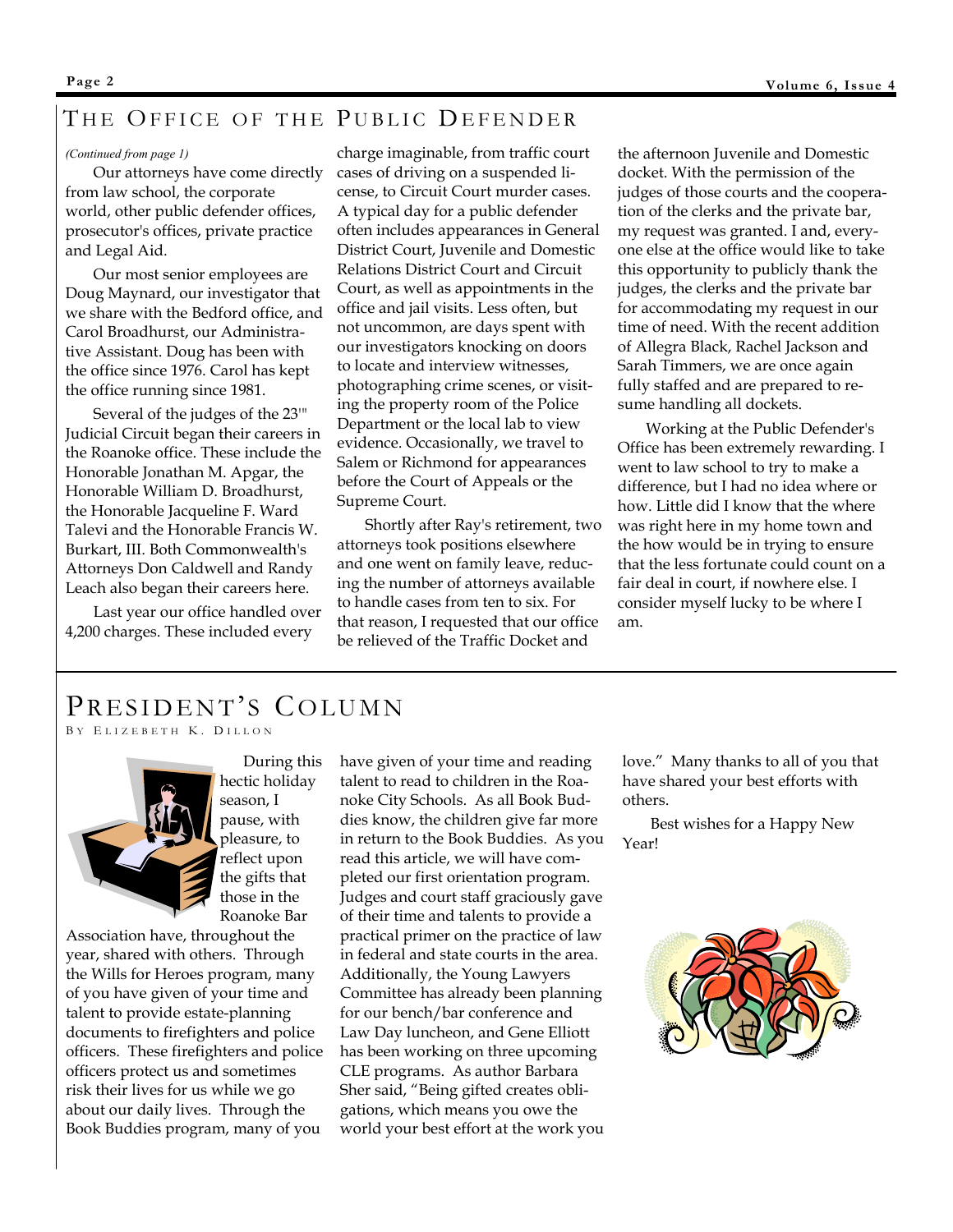## WHY LITIGATE WHEN YOU CAN COLLABORATE? A BETTER APPROACH TO FAMILY LAW B Y V ICKI L. W IESE



 Anyone who has ever practiced family law knows that these cases can be some of the most contentious and time consuming matters handled by lawyers.

Some attorneys have even completely shied away from practicing family law because of the additional strain.

With the advent and proliferation of mediation, there were a few glimpses of hope that family law cases would be handled in a more civil, or even genteel, manner. But, for whatever reason, mediation has not been widely utilized by the Roanoke Bar and the surrounding communities. However, a new alternative dispute resolution tool for family law practitioners is becoming available. If this sounds like an interesting concept, then introduce yourself to collaborative law.

### **The History of Collaborative Law**

The collaborative law process was first created by an attorney practicing family law in Minnesota in 1990 as an alternative to the adversarial system. Beginning with only four lawyers, the Twin Cities area now has over fifty collaborative law practitioners. In 1994, collaborative law made its first appearance in Northern California.

In 2000, two lawyers in Alberta, Canada became trained in the process. As a result, a mere two years later in July 2002, one magazine proclaimed that Alberta had become the "best place to get divorced" in Canada because a majority of family law attorneys had switched to the collaborative model, making divorce a "more dignified process" and often resolving a case in shorter time and

### with fewer costs.

### **The Collaborative Law Process**

Collaborative law is dramatically changing the family law landscape in American courts because its primary goal is to limit conflict and stress between parties. To participate in the collaborative law process, the attorneys for both clients must first receive collaborative law training to learn how to become a "settlement lawyer." A course was recently offered by the Collaborative Family Law Committee of the Lynchburg Family Law Section, and the Committee hopes to offer another training session next spring for the Roanoke area. Currently, there are only two attorneys in Roanoke who are certified in collaborative law.

Before the process can begin, both parties *and each of their lawyers* must sign a written contract, sometimes called a "participation agreement," agreeing that they will not litigate the case. The agreement provides that all matters will be resolved only by negotiation.

The agreement also provides that both parties and their counsel are prohibited from issuing "threats" of litigation or taking other retaliatory action, that any experts will be jointly retained by the parties to ensure neutrality, and that the collaborative process will be terminated if one party takes serious one-sided action against the other, or withholds or misrepresents any information. Because the collaborative process requires ongoing open and honest communication and the presence of both clients for meetings, cases that involve domestic violence may need to be handled by litigation or mediation.

If either party wishes to withdraw from the collaborative process to litigate the case, *both* attorneys must withdraw as counsel. Any experts used in the collaborative process are

automatically disqualified from being a witness for either party, and all documents, opinions and reports generated in the collaborative process are inadmissible at trial. Additionally, the party wishing to withdraw from the process must also give the attorneys and the opposing party written notice of his or her withdrawal and both parties are prohibited from taking any court action for thirty days after receipt of the notice.

Once both clients and their attorneys execute the participation agreement, each attorney meets individually with his or her respective client to prepare the client for the first four way meeting. Next, the attorneys meet with one another to openly exchange anticipated client concerns, identify any pressing issues, and agree on the agenda and mutual goals for the first four way meeting. Only after the attorneys meet does the first four way meeting take place.

### **What potentially makes this process better?**

Because judges and mediators are not involved in the process, clients often feel empowered in that they have more control over the way cases are handled and ultimately resolved. Also, the process may save clients money because there are no court costs and fees which are inherent to court appearances. Additionally, a client is not subject to the court's docket, so a client may be able to begin to resolve issues within a matter of weeks, instead of a matter of months. Most collaborative law cases are fully resolved within six months of their initiation and require less then seven four-way meetings (each meeting typically lasts no more than two hours).

The benefits appear to be even greater for attorneys who practice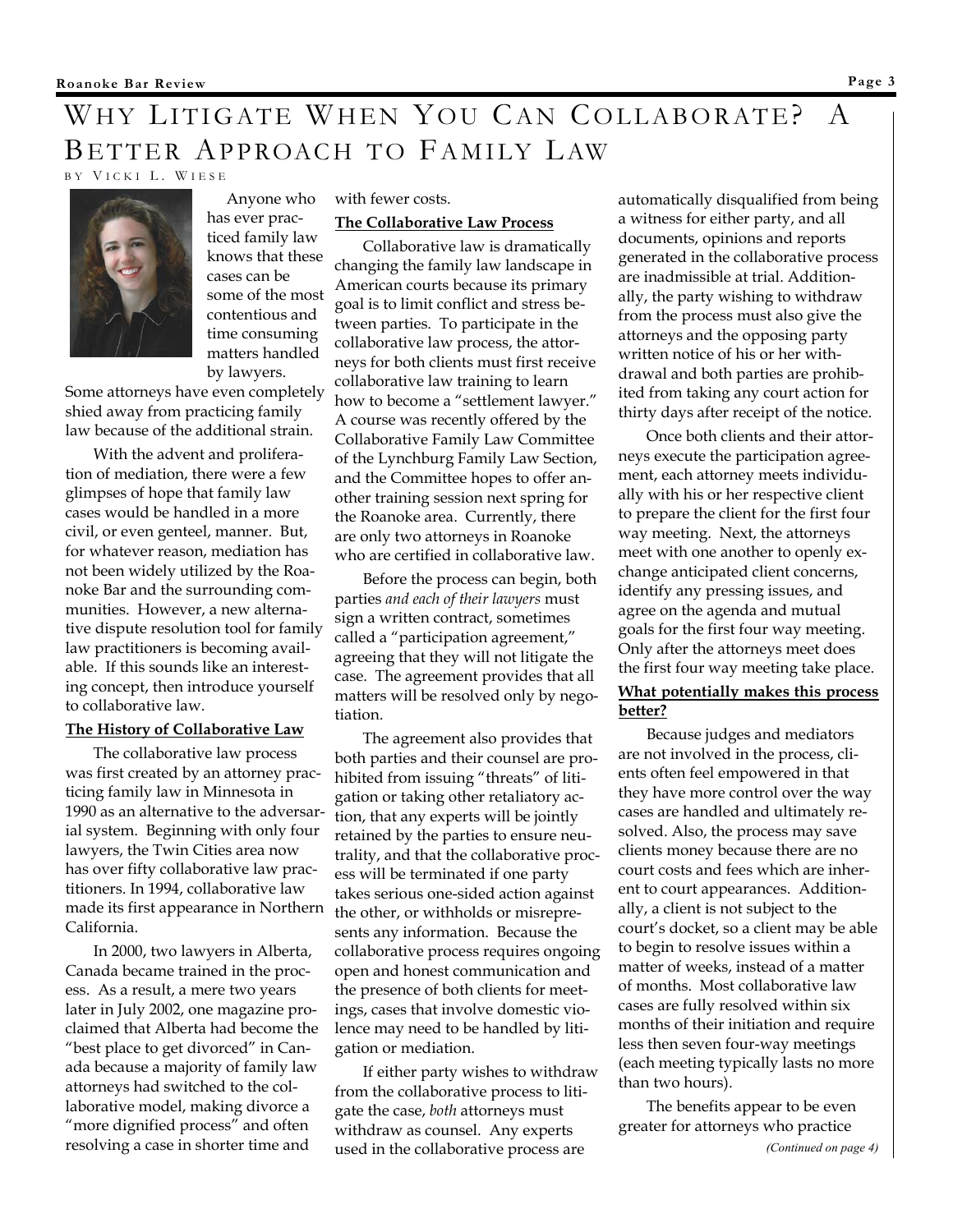## WHY LITIGATE WHEN YOU CAN COLLABORATE? A BETTER APPROACH TO FAMILY LAW

law using this methodology. Many attorneys who have received collaborative law training now practice collaborative law exclusively. This means they never, ever go to court. Additionally, collaborative law attorneys find that a higher percentage of clients not only pay their attorney fees, but pay the fees in a timely fashion. Also, bars with active collaborative law practitioners report significant increases in the level of collegiality and trust among bar members. And, statistically, cases that are resolved through the collaborative process have a less than five percent likelihood that the will parties will ever go to court after the settlement is reached.

### (Continued from page 3) **The proliferation of Collaborative** both areas. **Law in Virginia**

The Collaborative Family Law Society is beginning to establish a network of professionals in Virginia, which includes not only attorneys but also psychologists, accountants, financial planners, clergy, and real estate professionals. Because the jurisdictions in North America that utilize the collaborative process boast a *98% success rate*, the Virginia State Bar and the Virginia Bar Association have recently formed subcommittees to study the process and aid in its implementation throughout the Commonwealth. Several attorneys have already been trained in Charlottesville and Lynchburg with reports that the process is meeting with great success in

Locally, the Roanoke Chapter of the Virginia Women Attorneys Association will be hosting a one hour CLE program on collaborative law to begin at noon on Thursday, April 28, 2005. All area judges, attorneys and legal assistants are invited to attend.

*If you are interested in learning more about collaborative law, go to www. co-divorce.com, www.collabcan.com, or www.collaborativedivorce.com. For local information, you may also contact Cheryl Watson Smith at 265-9022 or Vicki Wiese at 985-0098.* 

## BARRISTER BOOK BUDDIES

## BY V. ANNE EDENFIELD

It's not too late to become a "Barrister"– a "Book Buddy Barrister" that is. For five years members of the Roanoke Bar Association and some of their staff, in partnership with the Roanoke City Schools, have continued to make differences in children's lives simply by reading to them in their classrooms several times a month. What began as a pilot project during the 1999 summer school session is now an established program for children from Kindergarten to 4th grade.

Five schools are currently participating: Oakland, Preston Park, Lincoln Terrace, Morningside, and Garden City. These schools are chosen by the City of Roanoke School system as needing special assistance for their students. Pamela S. White, the school system coordinator, works with the Book Buddies chair, who is always a member of the Roanoke Bar Association Board of Directors. This year it

is V. Anne Edenfield.

As recipient of the Award of Merit from the Virginia State Bar Conference of Local Bar Associations, our Book Buddies Program has received state recognition. However, seeing the smiles of the children to whom our buddies read is the greatest reward of the program. These children really look forward to the visits from their buddies.

What a wonderful way to contribute to our community, help children learn to love to read, and maybe even be a stress reliever during a hectic day of practicing law. Although already under way for this school year, we need more "Barristers" for this year. Currently we have more teachers than "Barristers." These teachers and their children really want a buddy for their classes. We don't want to let them down. So anyone who hasn't been involved before please consider becoming a "Barrister Book Buddy."

 No advance preparation is required, and the only skills required are knowing how to read, smile, and have fun with the children. Your assigned teacher will choose or, if you prefer, help you choose age appropriate books. The two of you will also decide on a mutually agreeable schedule for you to read so you can accommodate your busy schedules.

A newer aspect of the program is reading for students at the Art Museum in downtown Roanoke. The Museum has a book nook, mostly for pre-schoolers, and buddies can serve as readers there. "Book Buddies" may choose to read only at the Museum, only at the schools or at both.

If you are already a Buddy and are having any problems, or for more information to become a "Barrister Buddy" and start reading, please contact Anne Edenfield at 342-1527 or AnneEdenfiel@aol.com.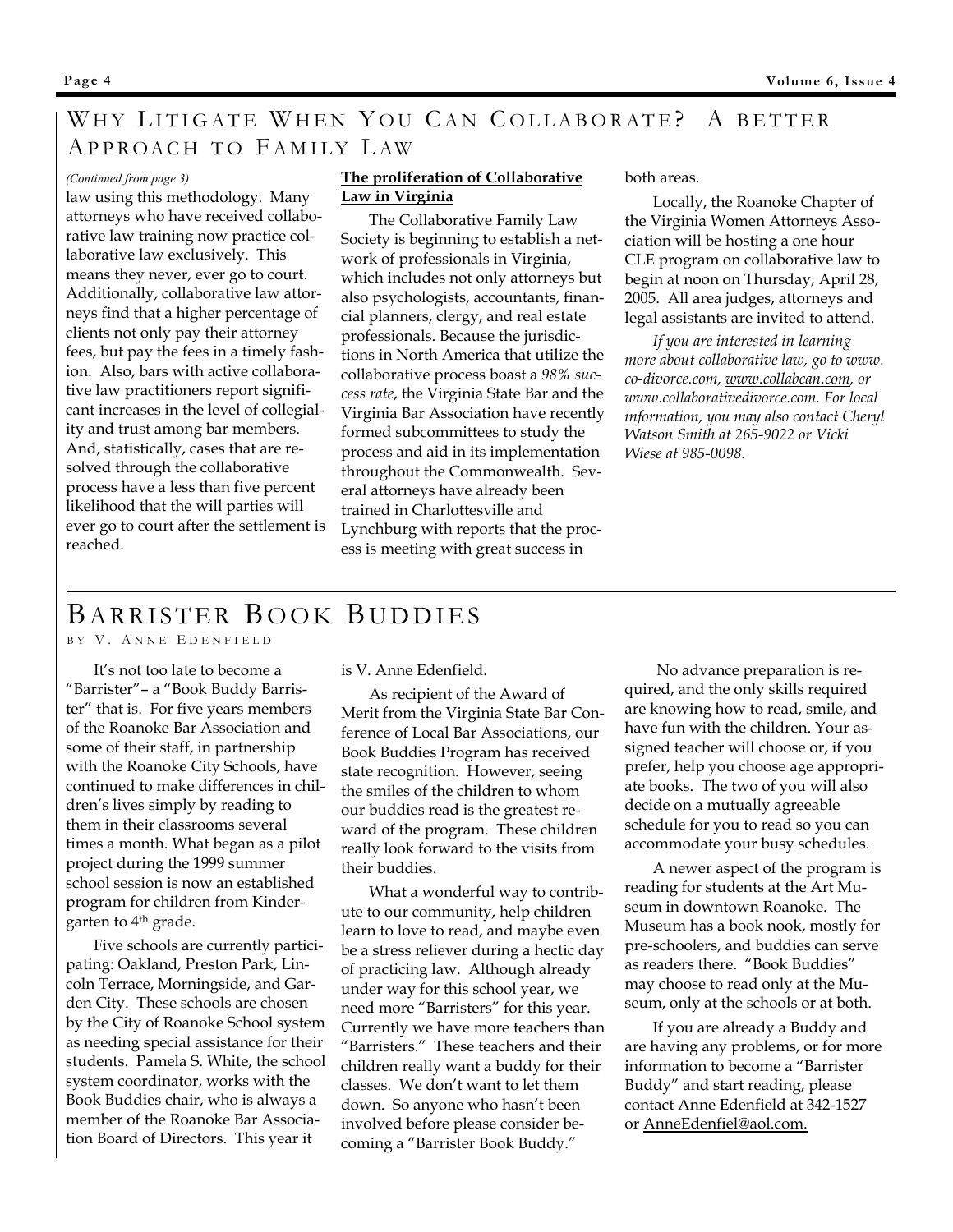## WILLS FOR HEROES

B Y ROBYN S. E LLIS

Once again, attorneys from the Roanoke Bar Association volunteered their time in the "Wills for Heroes" program, preparing free wills, powers of attorney and advanced medical directives for police officers in Roanoke City, Roanoke County and the City of Salem. Attorneys and police officers met with each other at the Roanoke City police headquarters on W. Campbell Avenue on October 28 and 29, 2004. Each attorney generally prepared sets of documents for 2 or 3

police officers. In total, documents were prepared for approximately 45 police officers. During the two days of document preparation, rumors of the program had reached police officers

from other localities who showed up hoping to have their documents prepared.

Prior to having documents prepared, however, the police officers were required to attend a one hour training session that introduced basic estate planning, such how to choose an executor, and explained the limited scope of the wills that could be prepared for them. For example, clients that own side businesses with someone else and those with potential estate tax problems are not candidates for the free will, although they can receive powers of attorney and

estate medical directives. This training was conducted over two days by

the teams of Rusty Schundler and Chrissy Winder, and Robyn Ellis and Wendy Slemp.

Attorneys that participate in the program must attend a CLE for 2 hours of credit that

explains the way the program works,

reviews basic estate planning concepts, and introduces the document preparation software used in the program. While the initial training was held in early Summer 2004, several attorneys took advantage of



beth Rocovich, Rusty Schundler, Ric Scott, Wendy Slemp, W. Calvin

> Smith, Dan Summerlin, Lori Thompson, Charla Toller, Sam Vance, and Chrissy Winder. Special recognition goes to Wendy Slemp who volunteered her time to prepare

documents and offer assistance to other attorneys both days of the program.

Also volunteering their time were the following legal assistants who helped prepare, witness and notarize documents: Audra Chambers, Cathy Freeman, Kelly Hickey, Heather Hill, Heidi McNeil, Betty Moorman, Dawn Nichols, Angee Shreffler, and Mary Spencer.

Organizers Robyn Ellis and

Rusty Schundler, along with Elizabeth Perrow and Ric Scott, are planning another event for this spring to provide documents for any other first responders in the Valley that are interested, including EMS workers and police

officers and firefighters that were not able to attend the prior two events.

## RBA WELCOMES LAW LIBRARIAN JOEY KLEIN!

 There is a new face at the Law Library – Joey Klein, raised in the Botetourt area, has

recently returned to Southwestern Virginia to replace Lora Wilson, who is now working as a judicial law clerk. Mr. Klein earned his Master of Library Science degree at the University of South Carolina, and has worked in law libraries in Washington, D.C. and Atlanta, for the Hogan & Hartson firm and the McKenna,

Long and Aldridge firm respectively, before coming back to Roanoke.

Please stop by the Roanoke Law Library, inside the courthouse on Church Avenue, and welcome Joey Klein!

the free CLE by watching a videotape so that they could participate in the October program.

The attorneys who volunteered their time in October were:

David Bowers, Jessica Cook, Robyn Ellis, Greg Hunt, Bryce Hunter, Brian R. Jones, Monica Mroz, Christi Novak, Dianna Perkinson, Elizabeth Perrow, Heather Polzin, Joe Rainsbury, Eliza-

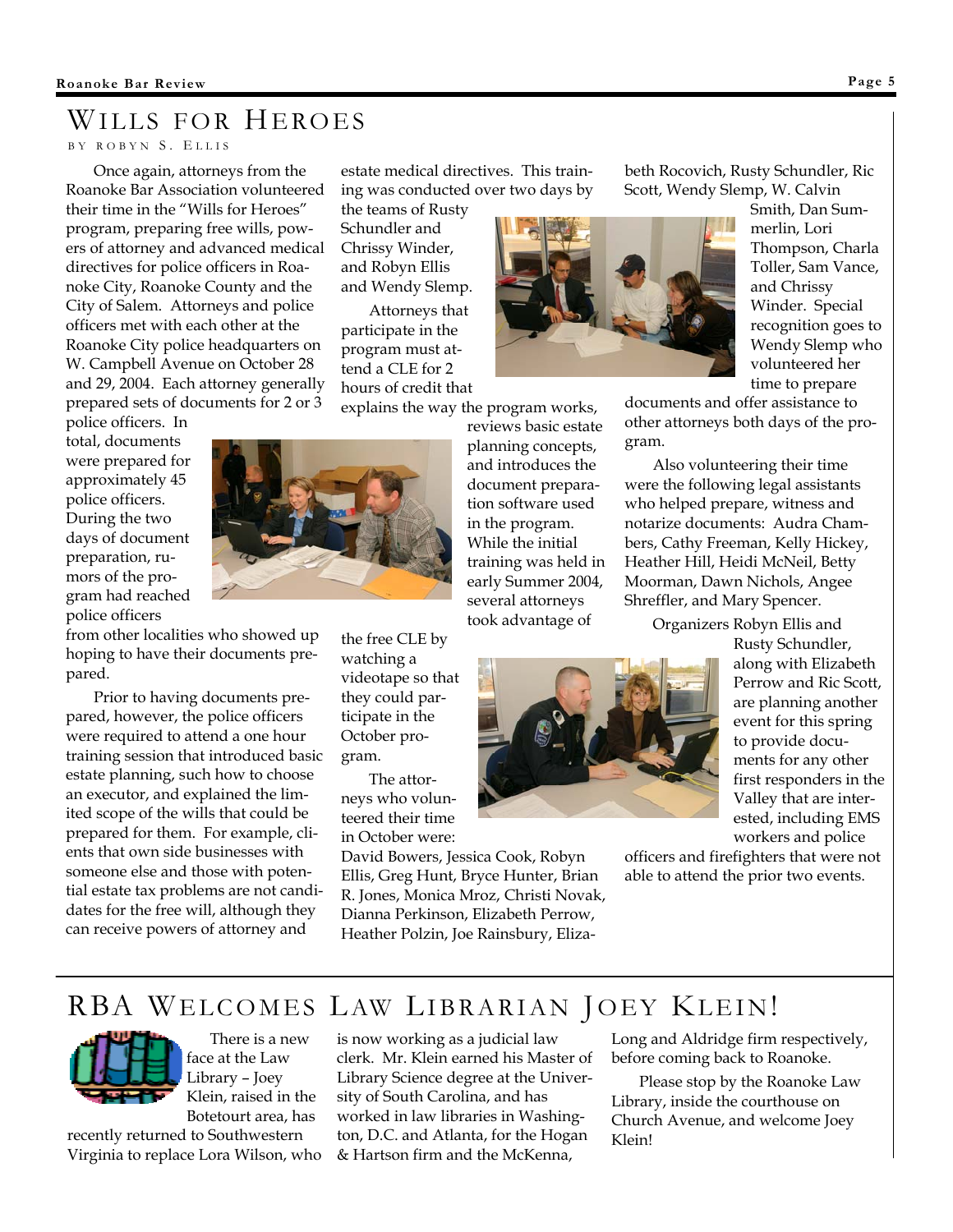# PRACTICE OF LAW IN SOUTHWEST VIRGINIA TOUR

B Y K ATHLEEN L. W RIGHT



Judge Samuel Wilson & John Corcoran, Clerk of Court, host the first stop on the RBA's "Practice of Law" tour.

On Tuesday, December 14th, the first group of tourists met at the Poff Federal Building for the inaugural "Practice of Law in Southwest Virginia" tour, sponsored by the Roanoke Bar Association. After a breakfast welcome by RBA President Elizabeth Dillon, John Corcoran, Clerk of the U.S. District Court, showed the group the Clerk's office, the courtrooms, law library, judges' chambers, and talking elevators. Tourists also met with Magistrate Judge Michael Urbanski and with District Judge Samuel G. Wilson, who demonstrated the state-of-theart technology available in the Ted Dalton Ceremonial Courtroom on the first floor. Judge Wilson also discussed the importance of the electronic filing program, which allows attorneys to file cases all over the United States from their own offices (a/k/a the "No Lawyer Left Behind" program). Most of the federal districts are either using electronic filing, or are in the process of upgrading to the electronic filing sys-

tem. The Western District began requiring electronic filing of documents on December 1, 2004. (For more information about electronic case filing, go to www.vawd.uscourts.gov/ cmecf/) The tourists also received important tips for practicing in the Western District, including a warning not to be late for any appointment with Senior District Judge Jackson Kaiser, who reportedly fined himself on one occasion for being late.

The tour continued through the United States Bankruptcy Court, which began its electronic filing program this October. The Bankruptcy Court has posted new local rules, effective September, 2004, on its website. The group visited Judge Ross Krumm's courtroom and the Clerk's office.

At the Circuit Court of Roanoke City, the group received a helpful tour of the Clerk's office with Brenda Hamilton and her assistants in the estates, criminal, and bookkeeping departments. The tour also included

a meeting with the new librarian at the Law Library, Joey Klein.

The group then moved to the Shenandoah Club to listen to a panel discussion on professionalism and civility in law practice, led by Judge Clifford Weckstein and including Judge Charles Dorsey, Judge Jackie Talevi, lawyers Bill Poff and Eunice Austin, and Circuit Court Clerk Brenda Hamilton. The group discussed the influence of market practices on the legal profession and reminded the group that incivility usually disserves the client, rather than providing any benefit. The discussion was followed by the monthly Roanoke Bar Association meeting at the Shenandoah Club.

Thank you to Lori Thompson for her coordination of this new program which we hope will continue in the future!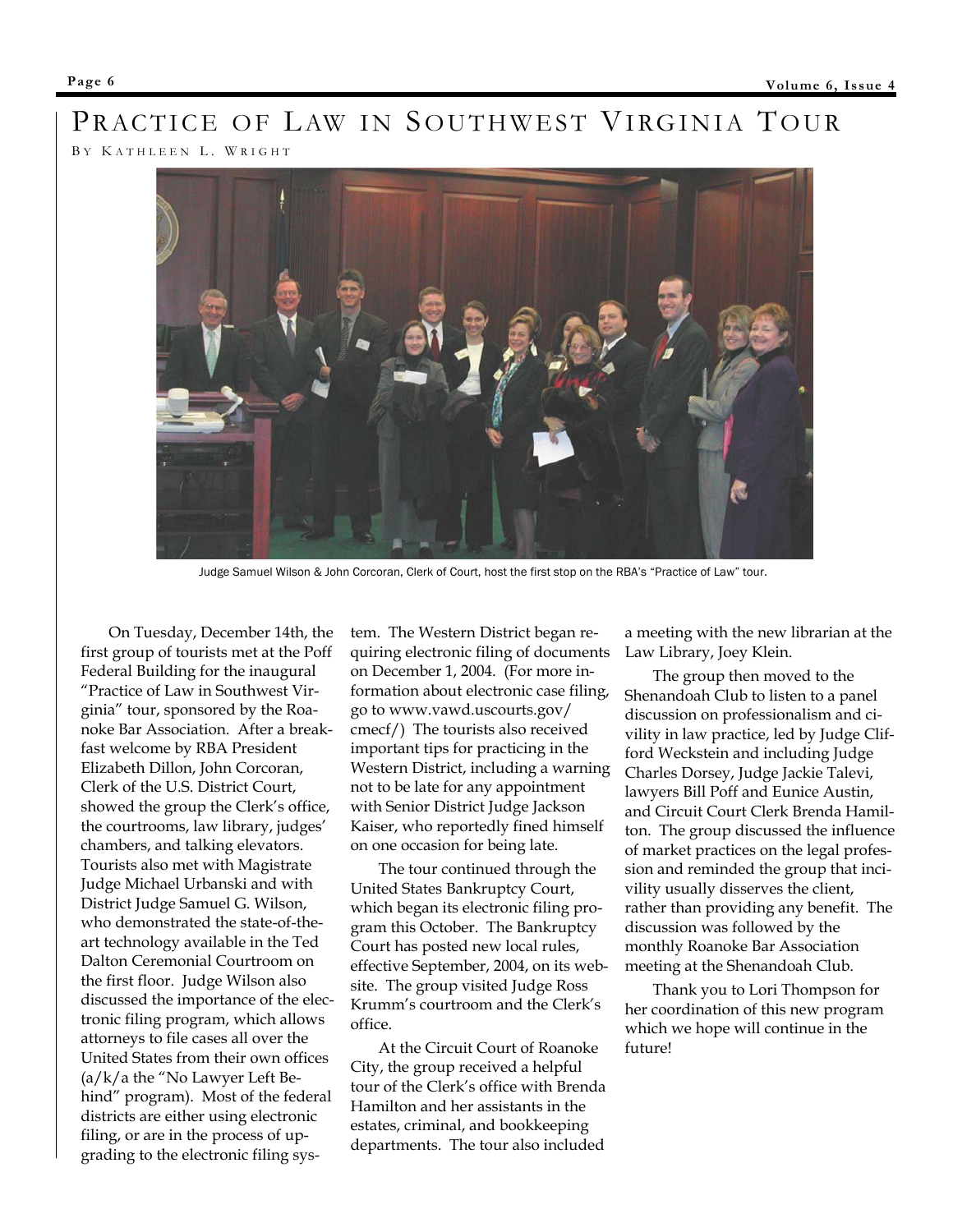# STAFF NEWS



*RVLSA* By Mary Spencer, CPS, President

RVLSA…*the association for legal professionals* has

had a busy and productive fall. September saw some of our members attending a seminar in Richmond. We held our Annual Bosses' Night event in October at Valhalla Winery, which was a rousing success. Thanks to all the support we received, RVLSA was able to fully fund its scholarship program through this event. In addition, we received an anonymous donation made by someone who said, "he would have just wasted it on beer." Peter Vieth, Esq., was Boss of the Year, and Mary Spencer, CPS, was

Member of the Year.

Some of our members also assisted with the Pink Ribbon Challenge held at Hollins College, a new program focusing on Breast Cancer Awareness Month.

In recognition of Court Observance Week, we sponsored a mock trial dealing with charges arising out of a fight between minors. It was well attended by high school students who also donated a teddy bear to the organization. These teddy bears were then divided between the Roanoke City and Roanoke County police departments for their use when dealing with small children.

November saw John Cocoran, Clerk of the United States District

Court, speak on electronic filing in his Court. Our community projects for November and December included Adopt-a-Highway, Salvation Army stockings and adoption of a family in need of Christmas. In fact, we made donations to two families in need this Christmas. We continue to assist the Bar Association at their monthly luncheon meetings.

We wish to thank all members of the Bar who continue to support our programs, especially Bosses' Night and Court Observance Week. Without your support and the support of the Court staff, we would not be able to produce these programs. We are here to assist the Bar in any way we can.

Best New Year wishes to all.

*New Members* The Roanoke Bar Association welcomes the following new active members:

**Ryan Christopher Berry, Esq.,** Gentry Locke Rakes & Moore, P.O. Box 40013, Roanoke, VA 24022-0013; **Leah S. Gissy, Esq.**, Johnson, Ayers & Matthews, PLC, P.O. Box 2200, Roanoke, VA 24009-2200; and **Daniel L. Payne, Esq.,** Johnson, Ayers & Matthews, PLC, P.O. Box 2200, Roanoke, VA 24009-2200.

# ANNOUNCEMENTS

*Judicial Endorsement Meeting — Open to the Active Members of the Roanoke Bar Association*

**Pursuant to Article XXVII of the By-Laws of the Roanoke Bar Association, you are hereby notified that on Tuesday, January 11, 2005 , at 2:30 p.m. at Fitzpatrick Hall at the Jefferson Center , a special meeting of the active membership of the Association will be held for the purpose of endorsing a candidate for the vacancy in the 23rd Judicial Circuit. Only active members in good standing of the Association shall be permitted to participate in the** 

**balloting, and any member of the Association who has participated or intends to participate in a meeting of another bar association within the judicial circuit for endorsement for the same vacancy shall not be permitted to participate in the balloting. Attendance of thirty-five percent (35%) of the active members of the Association is required to constitute a quorum (149 members).** 

> *K. Brett Marston Secretary Treasurer*

| <b>OFFICERS:</b>                       |          | <b>BOARD OF DIRECTORS: (Cont.)</b> |          |
|----------------------------------------|----------|------------------------------------|----------|
| Elizabeth K. Dillon, President         | 772-2320 | Melvin L. Hill                     | 344-7947 |
| Steven L. Higgs, President-Elect       | 985-0758 | James W. Jennings, Jr.             | 983-7615 |
| Eugene M. Elliott, Jr., Past President | 981-0164 | Deborah A. Oehlschlaeger           | 345-8837 |
| K. Brett Marston, Secretary/Treasurer  | 983-9391 | Walter H. Peake, III               | 725-3362 |
| Catherine L. Caddy, Executive Director | 342-4905 | Harry S. Rhodes                    | 345-7400 |
| <b>BOARD OF DIRECTORS:</b>             |          | Lori D. Thompson                   | 983-9404 |
|                                        |          | Samuel Franklin Vance, IV          | 224-8013 |
| Mark K. Cathey                         | 767-2205 |                                    |          |
| Roy V. Creasy                          | 342-0729 | Hugh B. Wellons                    | 510-3057 |
| V. Anne Edenfield                      | 342-1527 |                                    |          |